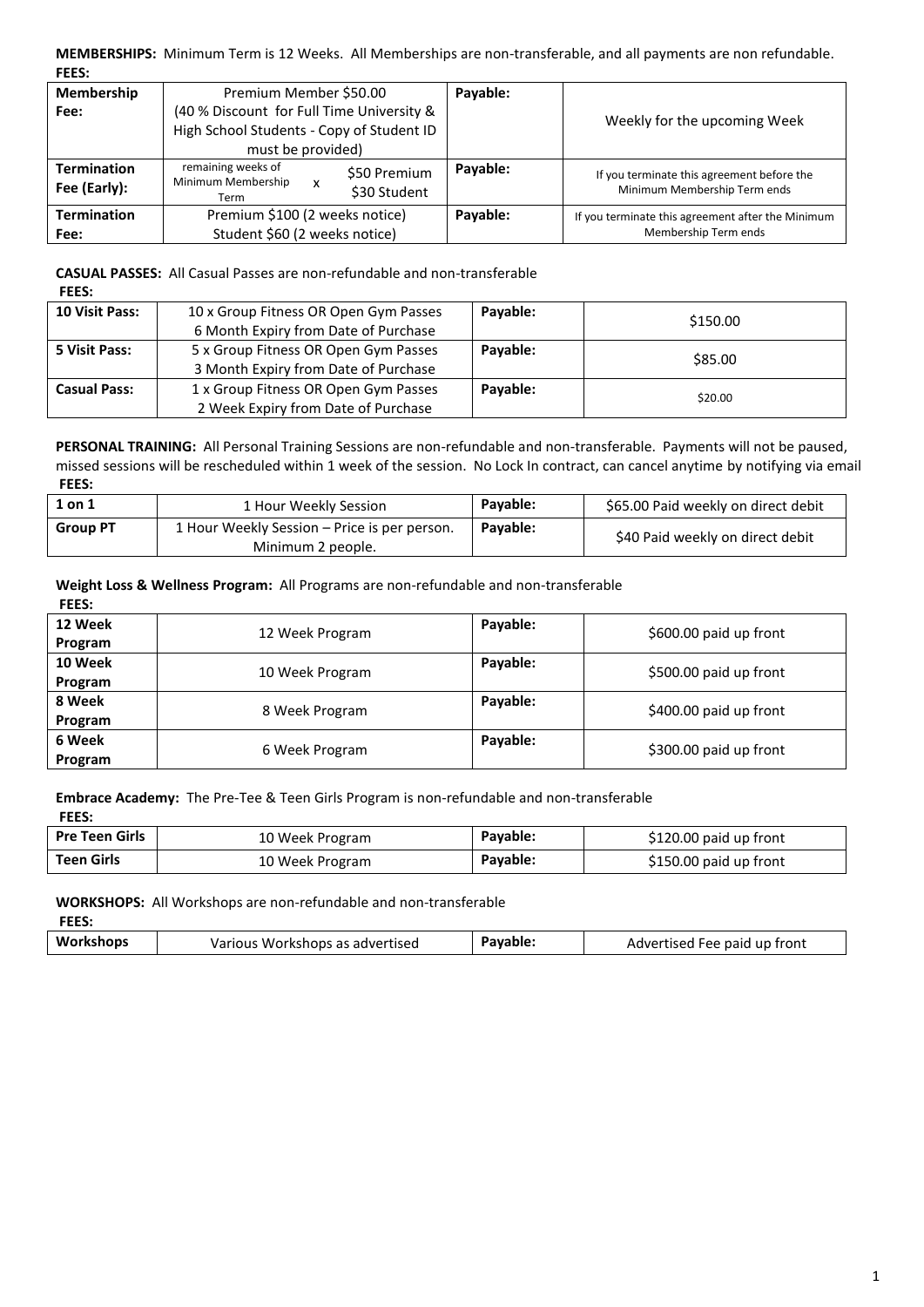#### **TERMS AND CONDITIONS**

#### **1. Background**

- 1.1 We own the business trading as Embrace Fitness Solutions.
- 1.2 You wish to purchase Goods and Services from us, and we agree to supply those Goods and Services to you on the terms of this agreement.
- 1.3 The terms of this agreement apply on every occasion we provide Goods and Services of any type to you unless agreed otherwise in writing between us.

### **2. Cooling-Off Period**

2.1 You may terminate this agreement within 48 hours of the date of purchase provided that you give us written notice of the termination within that 48 hours via email to admin@embracefitnesssolutions.com.

### **3. On-Going Agreement**

3.1 This is an on-going agreement that commences on the Start Date and continues in effect until terminated.

### **4. Fees for Services**

- 4.1 You must pay the Fees when they are payable in the amounts provided for in this agreement.
- 4.2 You must pay the Membership Fee weekly in advance each week. The Membership Fee represents access to any Services for seven days.
- 4.3 You must pay the Termination Fee (Early) if you terminate this agreement before the Minimum Membership Term ends.
- 4.4 You must pay the Termination Fee if you terminate this agreement after the Minimum Membership Term ends.
- 4.5 You do not have to pay the Termination Fee (Early) or the Termination Fee if you terminate this agreement during the Cooling-Off Period or under clause 10.1(a); or if we terminate this agreement in accordance with clause 10.2.
- 4.6 We may increase the Fees at any time except during the Minimum Membership Term.

### **5. Direct Debit**

- 5.1 You agree to pay any Membership Fees by direct debit of your nominated bank account/credit card.
- 5.2 The direct debit will be conducted by a third party biller.
- 5.3 Our acceptance of this agreement is contingent upon your acceptance of any periodic billing agreement required by the third party biller.

### **6. Fees for Goods**

- 6.1 The fees for the Goods will be as quoted or invoiced by us in writing to you.
- 6.2 We may amend or withdraw a quotation for the provision of Goods at any time before it is accepted by you.
- 6.3 You may not vary or cancel any request for Goods unless you:
	- (a) first obtain our written consent; and
	- (b) indemnify us for any loss or damage caused by the variation or cancellation.

## **7. Physical Condition**

- 7.1 You warrant that:
	- (a) you are not aware of any medical or other reason why you should not use the Services and exercise at the time of signing this agreement, unless you have advised us in writing to the contrary;
	- (b) the answers you provided to the Pre-Membership Health Screen via the Booking System are true and correct to the best of your knowledge and belief; and
	- (c) you will not use the Services if you are aware of any medical reason why you should not exercise.
- 7.2 You must inform us in writing via email admin@embracefitnesssolutions.com if you believe there is a risk to your health by using the Services at any time.
- 7.3 You acknowledge and accept that you are aware of the inherent risks of injury or ill health resulting from the provision of the Services and from participation in exercise generally. You agree to participate in all activities at your own risk and responsibility whether supervised by us or not.

## **8. Reasonable Directions**

8.1 You agree to follow any reasonable direction of EFS relating to health, safety, security or other matters.

#### **9. Warranties and Limitation of our Liability**

- 9.1 Under the Law, we guarantee that the Goods and Services we supply:
	- (a) are provided with due care and skill;
	- (b) are reasonably fit for any purpose you have told us you are using the Goods and Services for; and
	- (c) are supplied in a reasonable time.
- 9.2 You agree, to the extent allowed by the Law, to exclude or modify our liability to you for death or injury from our failure to comply with any statutory warranties prescribed by the Law.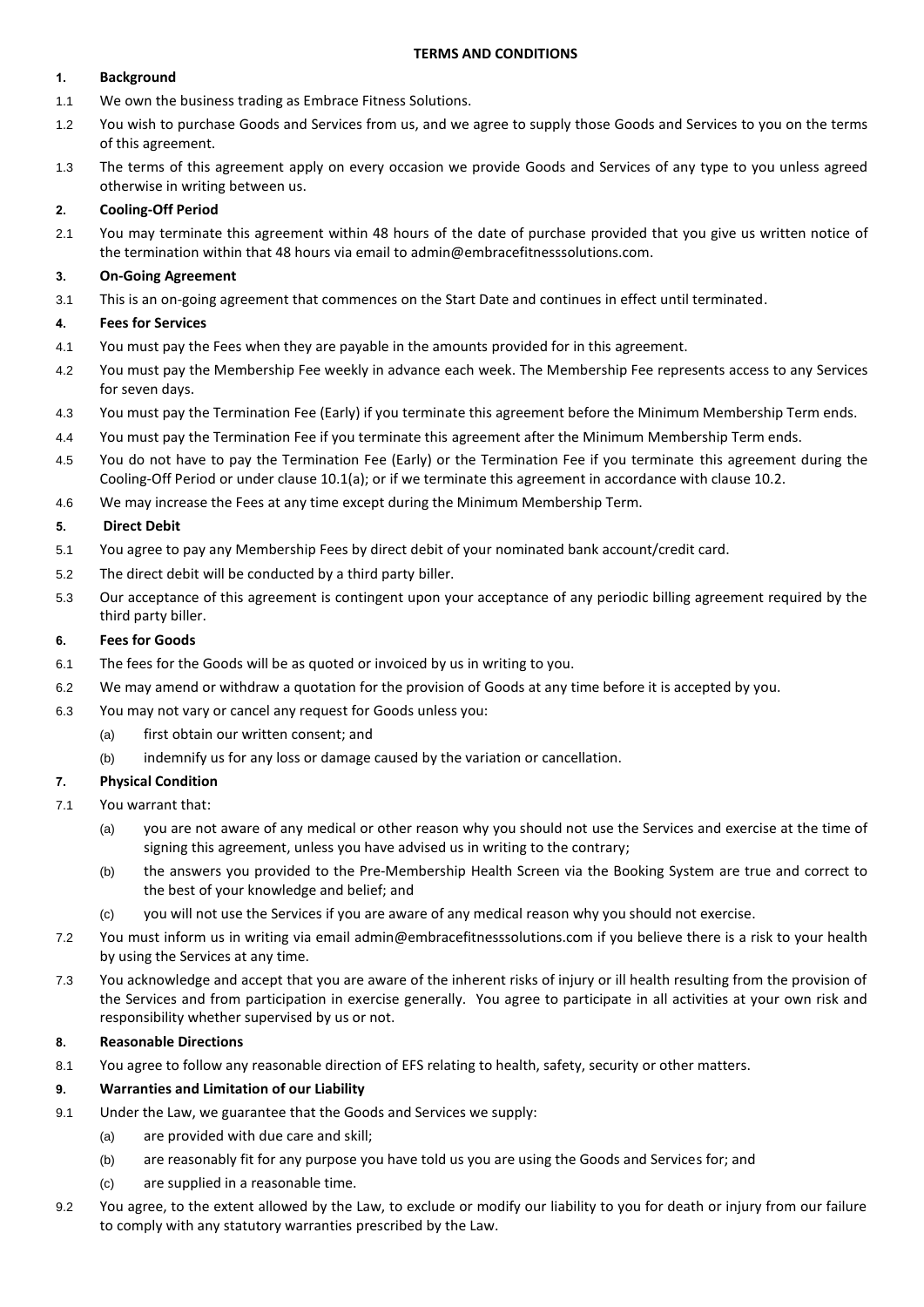- 9.3 Except as required by Law, we give no warranty in relation to any Goods and Services supplied to you. You acknowledge that you have not relied on any representations or warranty made on our behalf.
- 9.4 All warranties, guarantees and conditions implied at common law or under statute are expressly excluded from these Terms and Conditions, unless such exclusion would be illegal or void.
- 9.5 We are not liable for death or injury caused by our negligence or breach of implied terms that the Goods and Services will be provided with reasonable care and skill at common law. This does not exclude our liability for reckless conduct.
- 9.6 To the extent permitted by Law, liability under these Terms and Conditions or a warranty, guarantee or condition which cannot legally be excluded is limited to:
	- (a) the supply of the Goods and Services again; or
	- (b) the payment of the cost of having the Goods and Services supplied again.
- 9.7 You indemnify us against any and all loss suffered or incurred by us in connection with:
	- (a) the provision of the Goods and Services to you;
	- (b) any breach of this agreement by you; and
	- (c) damage or destruction to our property.
- 9.8 You will release us from and indemnify us against any and all Loss suffered or incurred by you in connection with:
	- (a) the provision of the Goods and Services;
	- (b) any breach of this agreement by us; and
	- (c) damage or destruction to your property.

### **10. Default and Termination**

- 10.1 You may terminate your membership if:
	- (a) you cannot use the Services because of permanent sickness or physical incapacity. This must be confirmed in writing by a doctor, and you agree that we may contact this doctor to confirm their opinion;
	- (b) you give us 2 weeks written notice via email admin@embracefitnesssolutions.com that you terminate this agreement (after the 12 week minimum period); or
	- (c) you elect to terminate during the Cooling-Off Period pursuant to clause 2.
- 10.2 We may terminate this agreement if we give you written notice that we terminate this agreement.
- 10.3 Without prejudice to any of our accrued rights or remedies, if an Event of Default occurs, then:
	- (a) any monies payable by you to us whether due for payment or not will become immediately due and payable;
	- (b) we may recover any legal costs incurred by us (on an indemnity basis) arising out of or in connection with the Event of Default.
- 10.4 You may pause your membership for a maximum period of up to 4 weeks per calendar year for medical purposes only. The minimum pause period is 1 week. You must provide written proof of injury from your treating Physician. All requests to pause must be in writing via email [admin@embracefitnesssolutions.com.](mailto:admin@embracefitnesssolutions.com) If you request to pause your membership for medical reasons within the initial 12 week minimum period, your minimum period will be extended by the amount of weeks you have paused for.
- 10.5 In the event of a Government mandated facility closure of more than 1 week; or natural disaster, which results in a facility closure for more than 1 week; EFS will endeavour to run classes online via Zoom where possible or reasonable. We will waive the 12 week membership minimum term if you wish to cancel during this time. The 2 weeks notice period to cancel membership still applies. All other Programs and Workshops will be run online. Upfront fees and payments are non refundable and non transferable.

#### **11. Authority to Release Photographs**

- 11.1 You authorise us to use and publish photographs of you in print and/or electronically. You agree that such photographs may be used with or without your names and for any lawful purpose, including publicity, illustration, advertising and web content.
- 11.2 You will not be consulted about the specific context in which your photograph appears, and we are not required to inform you where or when your photograph is being used.

#### **12. Online Services Terms of Use**

- 12.1 We provide Online Services to you in connection with the provision of the Goods and Services. By signing these Terms and Conditions, you accept the terms of use of Online Services.
- 12.2 You are responsible for all content you contribute to our Online Services (including text, photos, videos, audio and links).
- 12.3 By sharing content to our Online Services you:
	- (a) grant us a royalty-free licence to use your content in any way we want;
	- (b) confirm that you have the right to use any copyright material you contribute;
	- (c) confirm that you have permission of anyone appearing in the material that you contribute;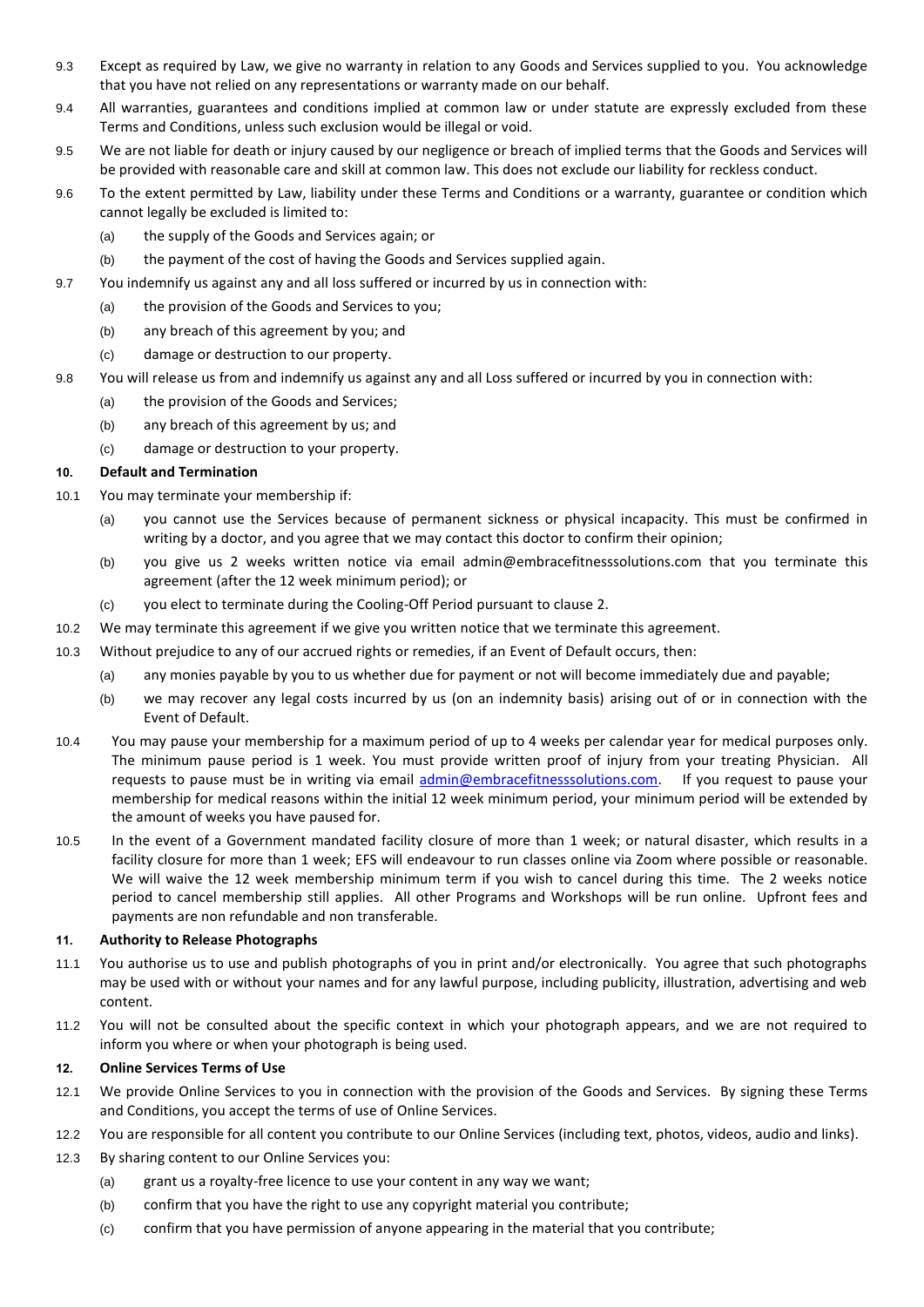- (d) acknowledge that we have ultimate control over the content shared on the Online Services and agree that we may edit or remove your contribution if we consider it to be inappropriate or unsuitable.
- 12.4 If you breach the Online Services terms of use, we may restrict or limit your access to the Online Services.

## **13. Privacy Policy**

- 13.1 In the course of providing the Goods and Services to you, we collect and hold your personal information.
- 13.2 The kind of personal information collected by us includes:
	- (a) your name;
	- (b) your contact details;
	- (c) your photographs;
	- (d) details about your health and medical history; and
	- (e) any other information that you chose to disclose to us.
- 13.3 We do not collect any personal information about you unless you specifically disclose it to us. You might do this by engaging with our Online Services or by otherwise communicating with us.
- 13.4 Your personal information will be held for an indefinite period of time and will be stored and disposed of securely.
- 13.5 Your personal information will be used by us to structure the provision of the Services to you as an individual and it is strictly held by us in connection with the provision of the Services. We do not disclose your personal information to third parties except as required by law or as reasonably required to protect us.
- 13.6 You may request copies of your personal information held by us at any time, these requests are best made by emailing us. If any of the personal information held by us is not correct, you may direct us to correct that information.
- 13.7 If you wish to make a complaint about our privacy practices the procedure is as follows:
	- (a) prepare a written complaint (and provide details of how we can contact you to resolve the complaint) and post or email it to us in accordance with clause 15;
	- (b) we will acknowledge receipt of your complaint within five (5) business days of receiving the complaint;
	- (c) we will provide you with a response to your complaint within thirty (30) days;
	- (d) if you are dissatisfied with the response to your complaint or your complaint has not been responded to within thirty (30) days, you can make a complaint to the Privacy Commissioner at the Office of the Australian Information Commissioner at:
		- GPO Box 5218

SYDNEY NSW 2001

#### **14. Intellectual Property**

- 14.1 All intellectual property rights in the Online Services, the Services and the goods owned or licensed to us including all logos, images, names, designs, trademarks and copyright are reserved to us.
- 14.2 You may not reproduce, republish, modify, adapt, translate, prepare derivative works from, reverse engineer or disassemble our intellectual property without obtaining our prior written permission.

#### **15. Notices**

- 15.1 Any notices to each other required by these Terms and Conditions must be in writing and sent to the addresses noted in this agreement.
- 15.2 Notices are taken to be received:
	- (a) if hand delivered, at the time of delivery;
	- (b) in the case of a posted letter, on the third business day after posting; and
	- (c) in the case of email, when the confirmation of receipt from the receiving machine is received by the sender.

#### **16. Dictionary and Explanation**

- (a) "Event of Default" means any one of the following:
	- (i) you fail to pay any invoice or demand for payment issued by us; or
	- (ii) you breach your obligations under these Terms and Conditions and the breach is not remedied within three (3) business days;
- (b) "Goods" means EFS branded merchandise.
- (c) "Law" means the *Competition and Consumer Act 2010* (Cth) (as amended from time to time) and any other applicable law;
- (d) "Loss" means liabilities, losses, damages, expenses and costs of any kind or any nature, whether arising in contract or tort (including negligence) or under a statute and also includes:
	- (i) loss of profits, loss of revenue, loss of anticipated savings, loss of opportunity and pure economic loss;
	- (ii) any other consequential, special or indirect loss or damage; and